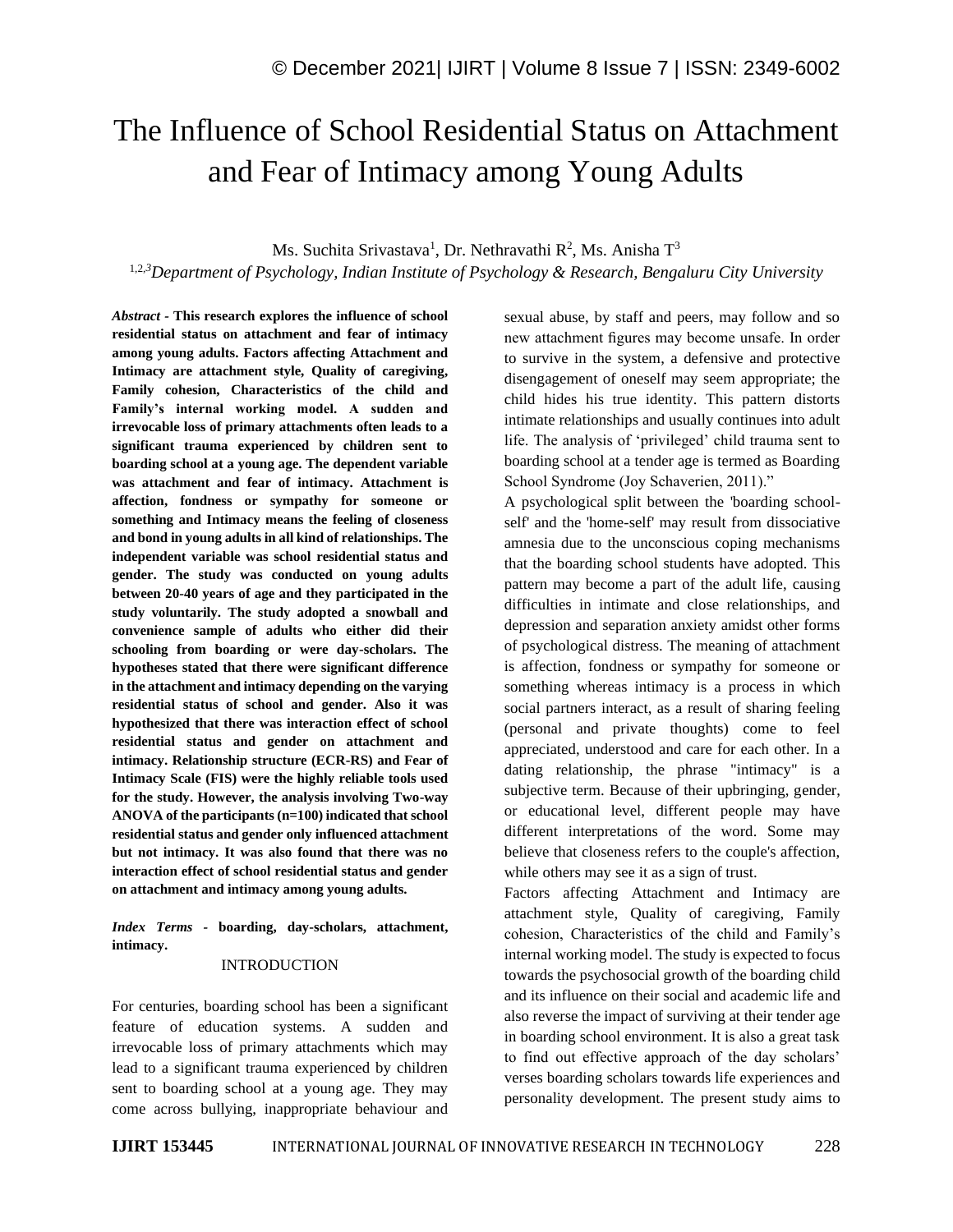find out the influence of school residential status on attachment and intimacy among young adults. The study also aims to find out the gender difference on attachment and intimacy.

Attachment theory in psychology originated due to the extraordinarily work done by John Bowlby (1958). He initially worked in a Child Guidance Clinic in London as a psychiatrist, where he treated many emotionally deprived children. While working there he understood the importance of the child's relationship with their mother in terms of emotional, social and cognitive development. Specifically, it shaped his belief about the link between early infant separation with the mother and later problems in relationships and maladjustment.

The triangular theory of love was given by Eric Erikson. This theory tried to explain intimacy, commitment and passion. This theory can be easily understood in terms of main three components which can be viewed in shape of triangle and every vertex of triangle cover one component. The three components are intimacy (as the highest vertex of the triangle), decision/commitment (as the right-hand vertex of the triangle) and passion (as the left vertex of triangle). All these components work in different ways, formulate and define this theory.

Schaverien (2004) researched to find out a cluster of behaviours and symptoms, which he classified as 'Boarding School Syndrome'. The negative and traumatic experiences of the children sent to boarding at an early stage may cause trouble in the establishment of new relationships in the later stages of life. The protective encapsulation of the real self prevents the individual from accepting and revealing the true identity.

### METHODS

The Influence of School Residential Status on Attachment and Fear of Intimacy among Young Adults. Specific Objectives. 1. To study the influence of school residential status on attachment among Young adults. 2. To study the influence of School residential status on intimacy among young adults. 3. To study the influence of gender on Attachment among young adults. 4. To study the influence of gender on intimacy among young adults. 5.To study the interaction effect of School residential status and gender on attachment among young adults. 6.To study the interaction effect of school residential status and gender on intimacy among young adults. Hypothesis. H1: There will be significant influence of school residential status on Attachment among young adults. H2: There will be significant influence of school residential status on Intimacy among young adults. H3: There will be significant influence of gender on Attachment among young adults. H4: There will be significant influence of gender on Intimacy among young adults. H5: There will be significant interaction effect of school residential status and gender on Attachment among young adults. H6: There will be significant interaction effect of school residential status and gender on Intimacy among young adults.

The present study adopted an ex-post facto research design. A 2\*2 factorial research design was adopted. It is an empirical investigation in which the researcher draws the inference regarding the relationship between the variables on the bases of such independent variables whose manifestations have already occurred. The ex-post facto research design attempts to trace an effect that has already occurred to its probable causes. It means that the research had been conducted after the occurrence of the events. The independent variables for the study are Status of school and Gender. The Dependent Variable of the study are Attachment and Intimacy. Operational Definition. Boarders. A child who lives away from its parents for education and is cared by a person or an institution receiving payment. Day-Scholar*.* A child who attends daily classes at a boarding school or non-boarding school but goes home in the evenings. Attachment. The literal meaning of attachment is affection, fondness or sympathy for someone or something. Intimacy. Feeling of closeness and bond in young adults in all kind of relationships. Young Adulthood*.* A period when individuals have completed their growth and are ready to assume their status in society, i.e. those in range of 25-40 years of age. Sample. For the present study, the sample was Indian young adults in the age range of 20-40. A total of 120 Indian young adults in the age range of 20-40. The sample was selected through Non-random Snowball sampling and convenience sampling technique. Inclusion criteria. Participants in the age range of 20-40. Boarders who studied between grade 1-10th. Participant who attended boarding, were dayscholars or both. Day-scholars who studied in nonboarding schools throughout their schooling period. Participants who were single. Participants who were proficient in English. Exclusion criteria. Non- English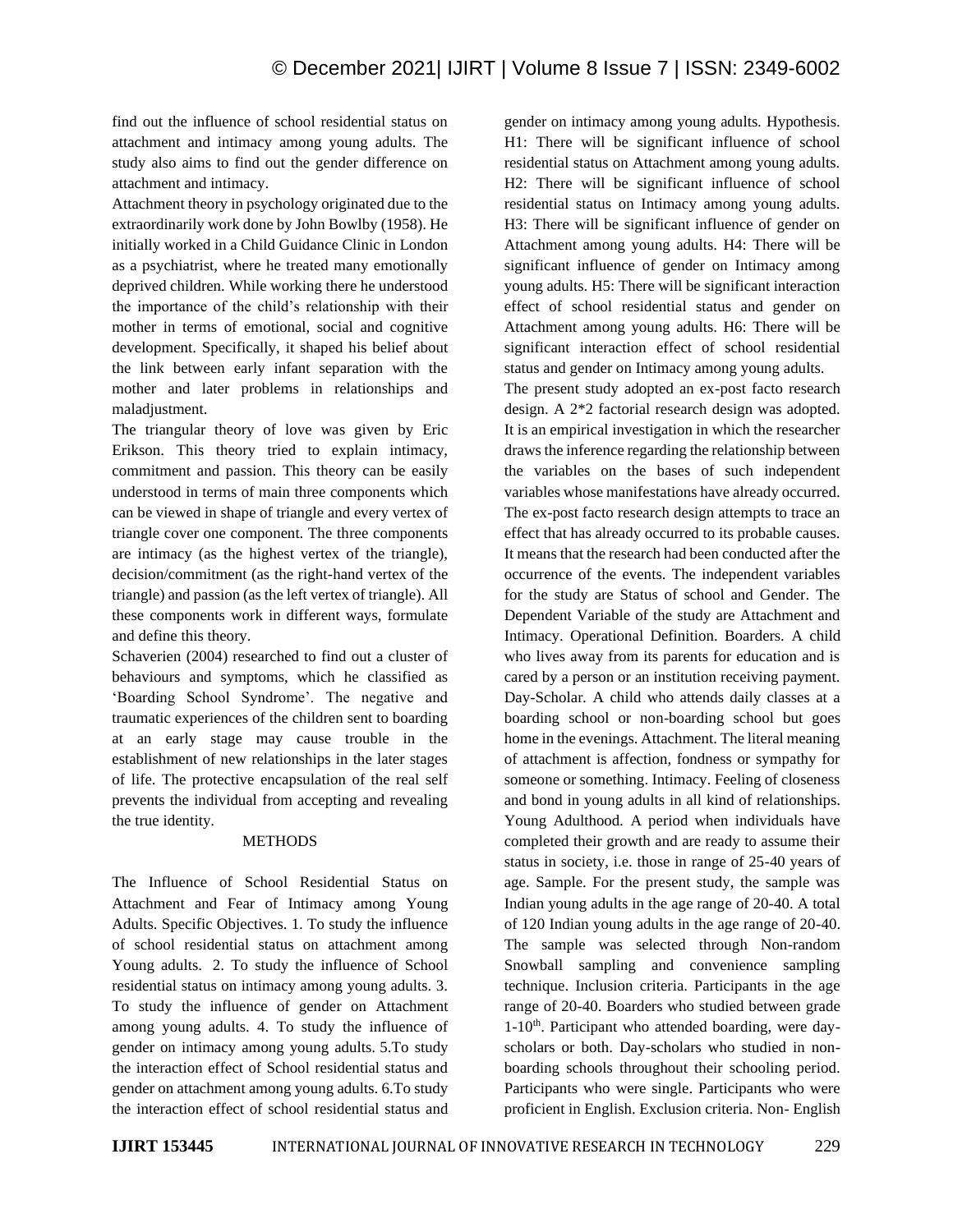speaking young adults. Participants who attended boarding in senior secondary i.e. grade  $11<sup>th</sup>$ - $12<sup>th</sup>$ . Participants, who were married, separated or widow. Participants who had some physical or psychological issues were taken for the study. Fear of intimacy scale*.*  The scale was constructed and standardized by Carol J Descutner and Mark H Thalen in 1990. The scale consists of 35 items divided into two parts i.e. 30 items in part A and 5 items in part B. It has a 5-point Likert scale ranging from '1- Not at all characteristics of me' to '5- Very characteristics of me'. The maximum possible score is 175 and the minimum being 35. Relationship Structure (ECR-RS) questionnaire. The scale was constructed and standardized by R. C. Fraley, N. G. Waller, & K. A. Brennan, in 2011. It was designed to assess attachment dimensions in multiple contexts. It is a self-report instrument and consists of 9 items to with respect to four targets i.e. father, mother, best friend and romantic partner. It has a 7 point Likert scale ranging from '1- Strongly disagree' to '7- Strongly agree'. Procedure. Young adults in the age range of 20-40 were approached for obtaining participants for the study through online platform. They were sent the link of Google form and informed consent of the participants was taken. Participants meeting the criterion for inclusion were briefed regarding the study and their socio demographic details was collected. Instructions for the age appropriate questionnaire was given to the participants and the duly filled questionnaires was collected. The data was entered in SPSS, descriptive statistics was analysed and kurtosis and skewness was calculated. The statistical technique used was two-way ANOVA, done twice. Analysis of variance is a technique to test the overall difference among the two-sample means. Informed consent was taken from each participant of the study. Consent was prepared for this purpose. Participants were assured of confidentiality of data. The data obtained for this study was used solely for academic purposes.

## RESULTS AND DISCUSSION

The present research studies the influence of school residential status on Attachment and fear of intimacy among young adults. the sample consisted of 120 Indian young adults and two-way ANOVA was used for the analysis. The following are the results of the same.

| ×<br>۰,<br>×<br>۹<br>I |  |
|------------------------|--|
|------------------------|--|

|  |  | Test of between-subject school residential effects |  |
|--|--|----------------------------------------------------|--|
|  |  |                                                    |  |

| Dependent     | Source    |    | df | F     | Sig.  |
|---------------|-----------|----|----|-------|-------|
| Variable      |           |    |    |       |       |
| <b>ECR-RS</b> | Type      | of |    | 3.780 | 0.055 |
|               | schooling |    |    |       |       |
| <b>FIS</b>    | Type      | of |    | 0.004 | 0.947 |
|               | Schooling |    |    |       |       |

*Note.* ECR-RS= Relationship Structure.

FIS= Fear of Intimacy Scale

The first objective of the study was to study the influence of school residential status on attachment among Young adults. The proposed hypothesis was that there will be significant influence of school residential status on Attachment among young adults. Results indicate that, there is a significant difference on attachment among young adults who went to boarding and young adults who were day scholars. In other words 'the Influence of school residential status on attachment is significant at 0.05 level of significance.

However, the second objective of the study was to study the influence of school residential status on intimacy among young adults. The corresponding hypothesis was that there will be significant influence of school residential status on Intimacy among young adults. Two-way ANOVA results for the same showed that there is no significant difference on intimacy among young adults who went to boarding and young adults who were day scholars.

Table 2

*Test of between-subject gender effects*

| Dependent Variable   Source |        | df |       | Sig.  |
|-----------------------------|--------|----|-------|-------|
| ECR-RS                      | Gender |    | 9.129 | 0.003 |
| FIS                         | Gender |    | 4.521 | 0.036 |

*Note.* ECR-RS= Relationship Structure.

FIS= Fear of Intimacy Scale

The third objective of the study was to study the influence of gender on attachment among young adults. The corresponding hypothesis was that there will be significant influence of gender on attachment among young adults. The results of two-way ANOVA carried out to test the stated objective and hypothesis showed that there is significant difference on attachment between males and females. In other words, the influence of gender on attachment is significant at 0.05 and 0.01 level of significance.

However, the fourth objective was to study the influence of gender on intimacy among young adults. The corresponding hypothesis was that there will be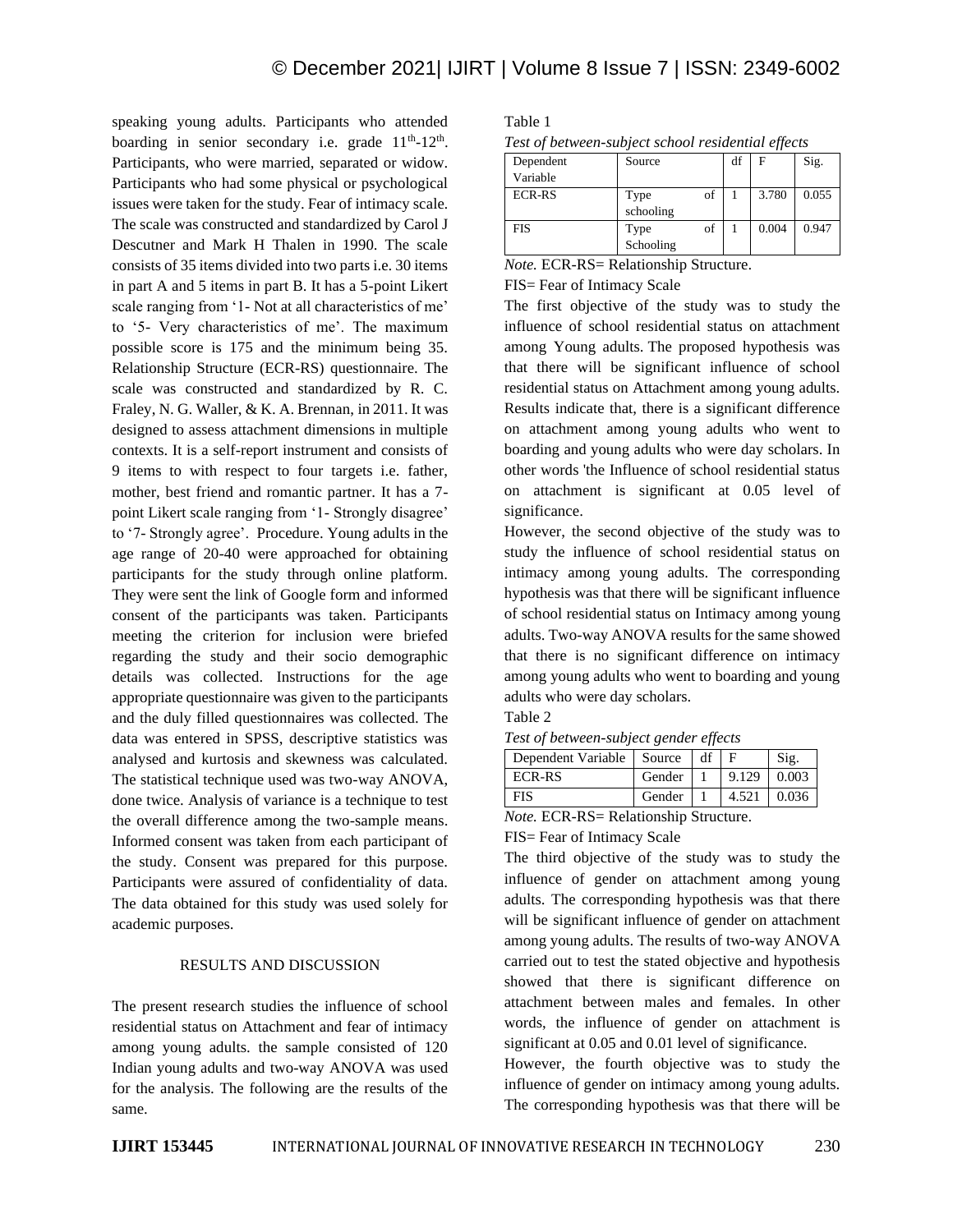significant influence of gender on Intimacy among young adults. Two-way ANOVA results for the same showed that there is no significant difference on intimacy among males and females. In other words the influence of school residential status on intimacy is insignificant at 0.05 level of significance.

# Table 8

| Test of between-subject interaction effects |  |  |
|---------------------------------------------|--|--|
|                                             |  |  |

| Dependent     | Source                         | df | Е     | Sig.  |
|---------------|--------------------------------|----|-------|-------|
| Variable      |                                |    |       |       |
| <b>ECR-RS</b> | of<br>Gender*Type<br>schooling |    | 3.296 | 0.073 |
| <b>FIS</b>    | of<br>Gender*Type<br>Schooling |    | 0.832 | 0.364 |

*Note.* ECR-RS= Relationship Structure.

FIS= Fear of Intimacy Scale

The fifth objective of the study was the interaction effect of School residential status and gender on attachment among young adults. The corresponding hypothesis was there will be significant interaction effect of school residential status on Attachment and intimacy among young adults. The interaction effect of school residential status and gender on attachment is insignificant at 0.05 level of significance, thus rejecting the fifth hypothesis.

The sixth objective of the study was the interaction effect of School residential status and gender on intimacy among young adults. The corresponding hypothesis was there will be significant interaction effect of school residential status and gender on Intimacy among young adults. The interaction effect of school residential status and gender on intimacy is insignificant at 0.05 level of significance, thus rejecting the sixth hypothesis.

# FINDINGS AND IMPLICATIONS OF THE **STUDY**

The research intended to study the influence of school residential study on attachment and intimacy among young adults. By using the Relationship structure (ECR-RS) questionnaire we were able assess the influence of school residential status and gender on attachment. Incorporating the Fear of intimacy (FIS) scale, we were able to assess the influence of school residential status on intimacy among young adults. Previous studies indicate that the scales used are highly reliable. Overall, the research indicates that there is significant influence of school residential status and gender on attachment among adults but not

significant influence on intimacy. The findings also show that there is no interaction effect of school residential status and gender on attachment and intimacy.

# LIMITATIONS OF THE STUDY

Some limitations of the present study include the limited sample size. A large sample could not be recruited due to restricted mode of communication i.e. online mode. The unequal distribution of the collected sample, 79% of it falling in the range of 20-24 and no participant belonging to the age range of 35-40 limited the scope of the study. Therefore, the results of the study are not accurate representation of the sample falling in the range of 25-40 years. Another limitation is the study being retrospective in nature that includes forgetfulness bias i.e. they might ignore or forget some of the potential confounding factors of the past. The retrospective nature of the study also affects the interpretation of the study.

#### SCOPE FOR FURTHER RESEARCH

There is wide scope for the above research. Future studies could replicate this study and use a voluntary sample, instead of a convenience sample, to avoid misrepresentation. A large sample size could be utilized to gain accurate insights with equal representation of sample in the range of 20-40 years. Domains such as attachment style and variables such as loneliness, level of trust, depression, anxiety and personality can also be studied to find the deep understanding of impact of abandonment of children of young age when sent to boarding school. These findings can be very useful in understanding the prolonged effect of childhood abandonment issues in adulthood leading to various mental health issues.

#### **CONCLUSION**

For centuries, boarding school has been a significant feature of education systems. A sudden and irrevocable loss of primary attachments which may lead to a significant trauma experienced by children sent to boarding school at a young age. Existing studies suggests that the negative and traumatic experiences of the children sent to boarding at an early stage may cause trouble in the establishment of new relationships in the later stages of life. The aim of the